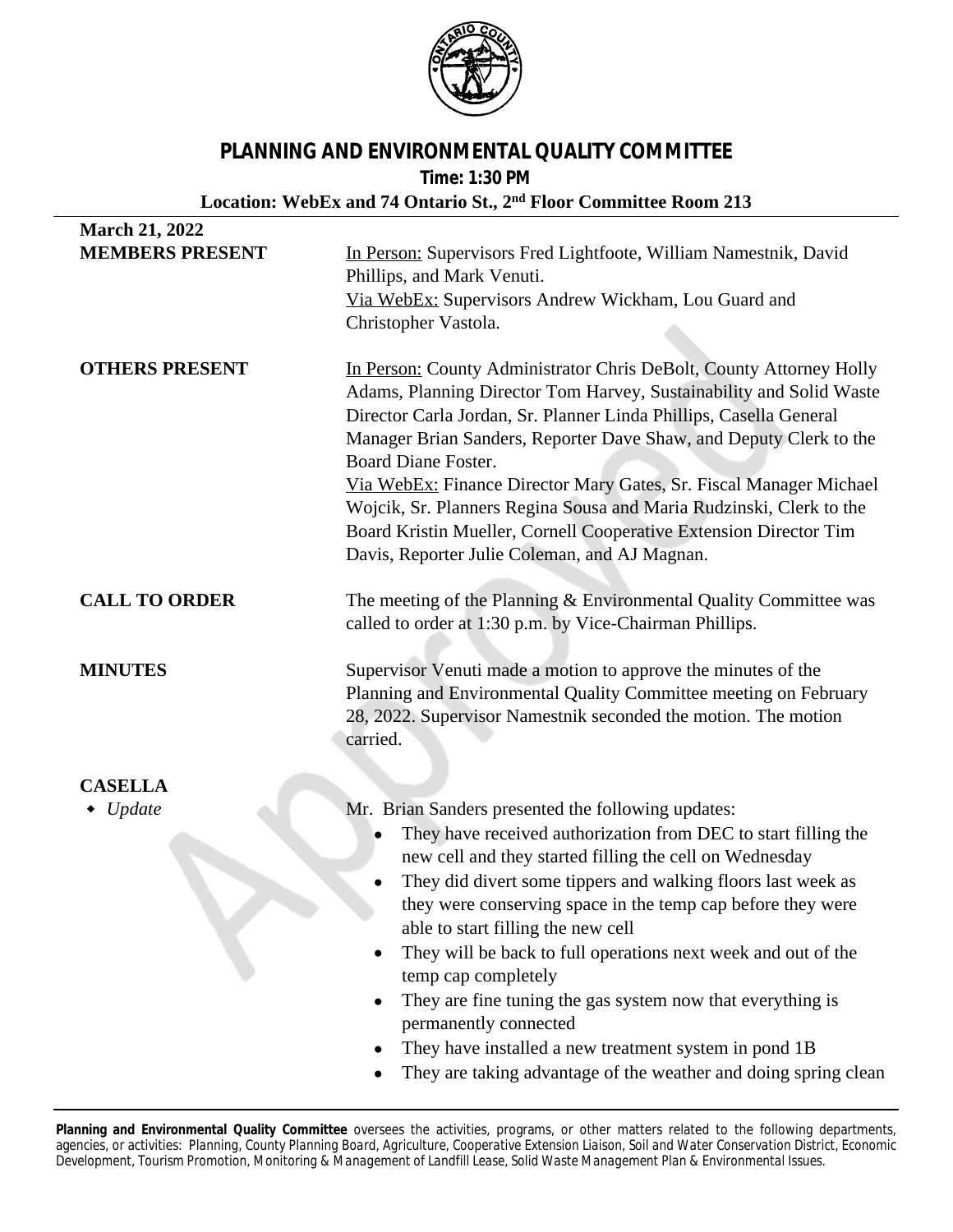up and litter removal around the site

- They are still working on resolving the leachate NOV
- Leachate disposal is still being limited to a few facilities
- They are doing metric sampling of the leachate to show how the leachate is changing
- They are in the design process still of the onsite leachate storage tank system

**SUSTAINABILITY AND SOLID WASTE**

*Resolutions*

*Solid Waste Local Law*

Sr. Planner, Regina Sousa, presented the following three resolutions:

- Authorization to Contract with Cornell Cooperative Extension for E-Waste collection Event Assistance
- Authorization to Contract with EWASTE+ for E-Waste Collection Event
- Authorization to Contract with Ontario County Soil & Water Conservation District for Administrative Event Services

Supervisor Venuti motioned to approve the three contracts as presented as a block. Supervisor Vastola seconded the motion. The motion carried.

Ms. Adams talked about the history of all the local laws. They are broken down into the solid waste management department and solid waste regulation. They would like to clean everything up and consolidate it into one law. This would take out things that are no longer relevant and add in all the things that have change and ways to help better regulate the haulers, recycling, and enforcement of the law.

Ms. Jordan explained that she would like to see the County mandate hauler licensing. This would be tied to hauler reporting which per our local law should be done quarterly. This is not currently being done by any of the haulers. To ensure that this start happening if it were tied to a hauler license, they would have to start providing this information. If they did not provide their reports then their hauler license could be suspended. Other Counties and the State already have this requirement on their haulers. They are also looking to provide better access to recycling and education about recycling; especially providing recycling curbside. If there is a public trash bin, there should also be a recycling bin provided. They are also looking into how to enforcement the new local law once it is enacted. They will be providing a timeline for this local law and objectives next cycle.

Ms. Jordan let the committee know that the department has two RFP's out to vendors. One is for the backyard composting program and one for waste stream characterization. They hope to bring resolutions for

*Department Update*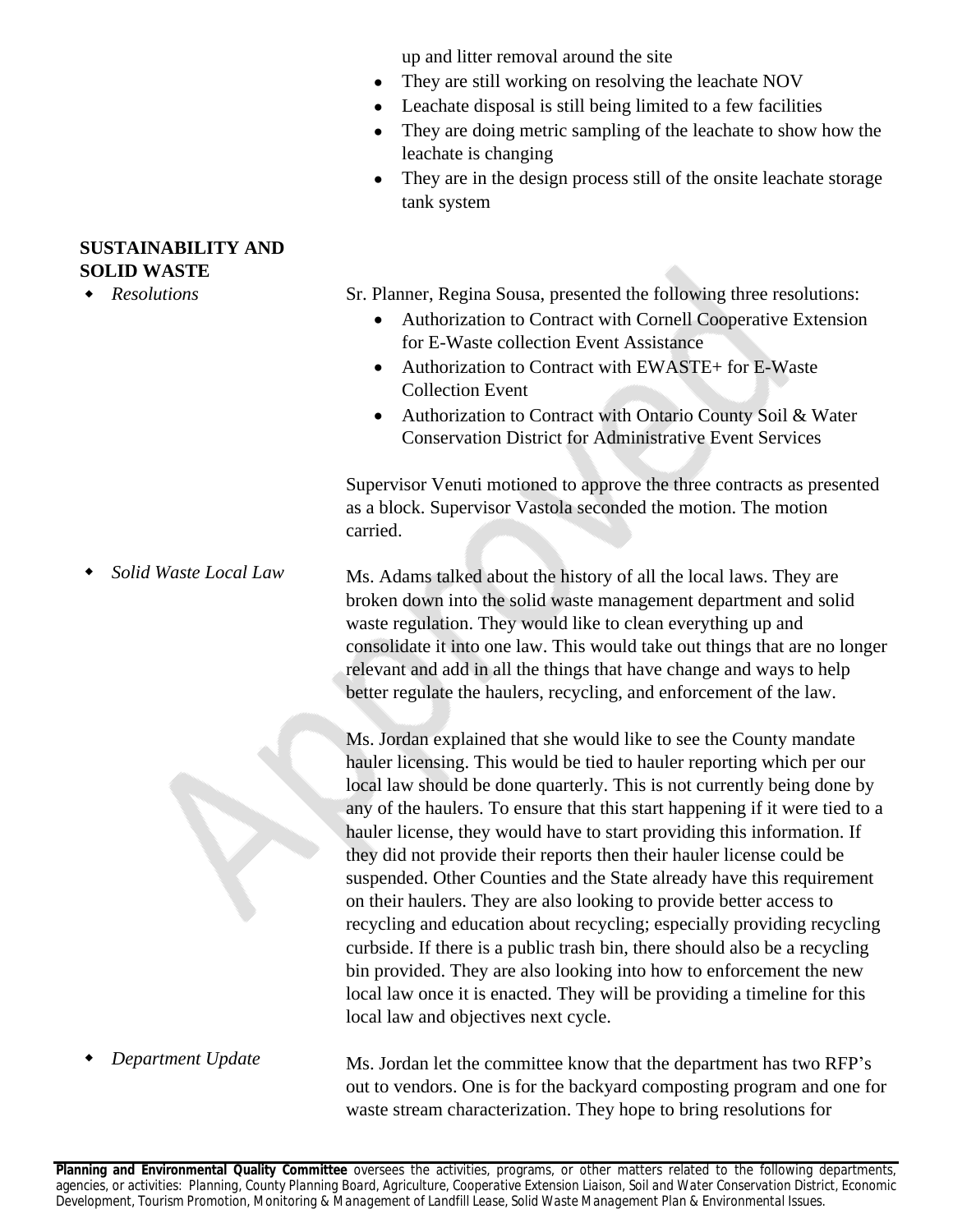contract from these RFP's during the April cycle.

The 2021 landfill annual report has been received. She reported the tonnage received at the site last year was significantly below what they are permitted to take in. This is associated with days that the landfill has been closed and being more selective with the waste they are accepting. A lot of leachate was treated last year and was taken to eight different treatment plants. They had approximately 88 million kilowatt hours of energy that was produced through the 11engine at the gas to energy facility. The post closure bond for the site is now at \$49 million.

## **PLANNING DEPARTMENT**

| PLANNING DEPAKTMENT<br>• Resolutions     | Sr. Planner, Maria Rudzinski, presented a resolution entitled,                                                                                                                                                                                                                                                                                                                                                                                                                                                                                                                  |
|------------------------------------------|---------------------------------------------------------------------------------------------------------------------------------------------------------------------------------------------------------------------------------------------------------------------------------------------------------------------------------------------------------------------------------------------------------------------------------------------------------------------------------------------------------------------------------------------------------------------------------|
|                                          | "Resolution to Declare Lead Agency Status and Establish a Public<br>Hearing for the 2021 Annual Inclusion of Viable Agricultural Land in<br>Ontario County Consolidated Agricultural District one".                                                                                                                                                                                                                                                                                                                                                                             |
|                                          | Supervisor Venuti motioned to approve declaring lead agency status and<br>setting a public hearing for the annual inclusion of viable agricultural<br>land into agricultural district one. Supervisor Lightfoote seconded the<br>motion. The motion carried.                                                                                                                                                                                                                                                                                                                    |
|                                          | Sr. Planner, Linda Phillips, presented a resolution entitled,<br>"Appointment of Duane LaPlant to Ontario County Planning Board".                                                                                                                                                                                                                                                                                                                                                                                                                                               |
|                                          | Supervisor Namestnik motioned to approve the appointment of Duane<br>LaPlant to the Ontario County Planning Board. Supervisor Vastola<br>seconded the motion. The motion carried.                                                                                                                                                                                                                                                                                                                                                                                               |
| • Meeting the Goal of NYS<br>Climate Act | Mr. Harvey highlighted some of the things being talked about by the<br>State and how they are going to meet their climate action goals to meet<br>the climate act requirements. We have until the 10 <sup>th</sup> of June if we want<br>to make comments on the State's scoping plan. Mr. Harvey then<br>reviewed their ambitious goals in the scoping plan. A lot of their plan is<br>to change things in new home construction. They also want to spend<br>between 35-40% of funding in disadvantaged communities. This is only<br>in the City of Geneva for Ontario County. |
| <b>COUNTY ADMINISTRATOR</b><br>Update    | County Administrator, Chris DeBolt, gave the following updates:                                                                                                                                                                                                                                                                                                                                                                                                                                                                                                                 |
|                                          | We have lots of rapid COVID test kits available                                                                                                                                                                                                                                                                                                                                                                                                                                                                                                                                 |
| <b>EXECUTIVE SESSION</b>                 | At 2:56 PM, Supervisor Lightfoote made the motion, seconded by<br>Supervisor Namestnik, to go into executive session regarding discussion<br>on proposed, pending or current litigation; motion carried.                                                                                                                                                                                                                                                                                                                                                                        |
|                                          | At 3:03 PM, Supervisor Lightfoote made the motion, seconded by<br>Supervisor Namestnik, to leave executive session; motion carried.                                                                                                                                                                                                                                                                                                                                                                                                                                             |